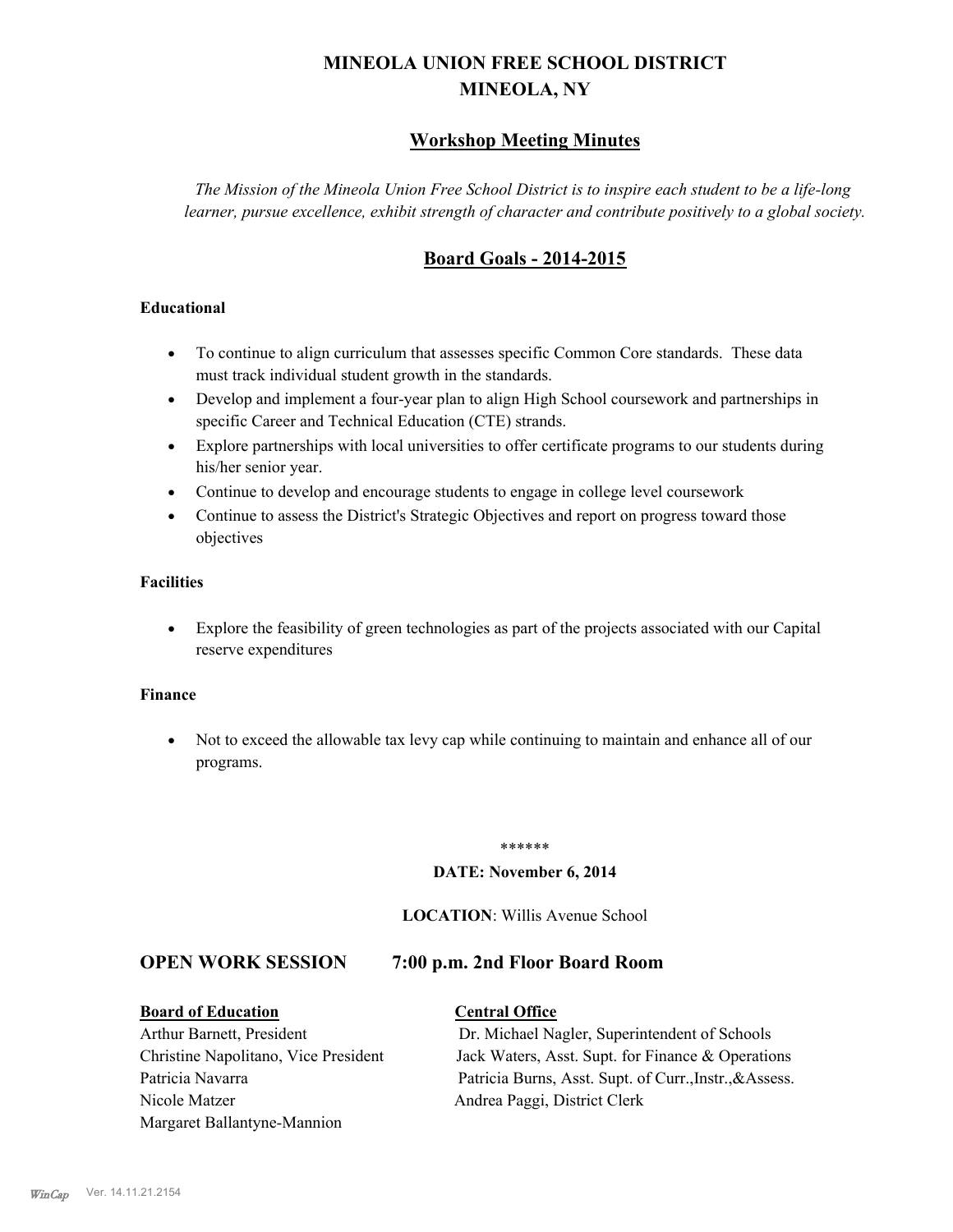#### **A. Call to Order - 7:10pm**

**B. Pledge of Allegiance**

- **C. Reading of Mission-** Artie Barnett
- **D. Moment of Silent Meditation**

#### **E. Dais & Visitor Introductions**

#### **F. High School Student Organization Report**

There was no Student Organization report this evening.

#### **G. BOE Reports**

#### **a. Comments from Board Trustees**

Margaret Ballantyne thanked the Veterans for coming to the meeting tonight. She reported that she attended the NYSSBA convention October 26- 28 in NYC. Dr. Ballantyne stated that as a new Board member this convention brought her up to speed on issues facing School Boards. Dr. Ballantyne enjoyed touring the Middle School with John Couch from APPLE.

Nicole Matzer thanked the Veterans for coming out tonight and for their service. Ms. Matzer reported that since our last meeting, the Marching Band took second place in Syracuse. She attended the NYSSBA convention, which she was glad took place in New York City this year. Ms. Matzer stated that she came away feeling proud to say that Mineola is far ahead and doing more than other districts. She was happy that the Varsity Football team has a playoff game tomorrow at Hampton and wishes the team good luck.

Patricia Navarra also thanked the Veterans for coming out tonight. She also thanked Terry Hale, past Board President, for being here tonight and thanked him for his service.

Christine Napolitano stated that it is not very often that the meetings are this crowded and thanked everyone for attending. As Board members, they do not always know if the decisions they make matter to people and is happy that people are paying attention. Ms. Napolitano thanked the Veterans for their service.

#### **b. Comments from Board President**

Artie Barnett is sad that he is missing the Girls' Volleyball playoff game tonight and wished them good luck. The Varsity Football team has their first home playoff game tomorrow at 1:30pm, which is during the school day. He encouraged people to attend. Mr. Barnett congratulated the Marching Band- 2nd in the State but 1st in our hearts. Mr. Barnett is proud of the recent visitors to the Middle School who came to look at how technology is being used in our classrooms. These visitors included John Couch, Vice President of Education for APPLE, Governor Cuomo and the Executive Chairman of Google, Mr. Schmidt. Mr. Barnett stated that when you hear the chairman of Google saying wow, you must being doing something right.

#### **c. Comments from Superintendent**

Dr. Nagler noted that he loves having a captive audience. He stated that he wanted to begin tonight by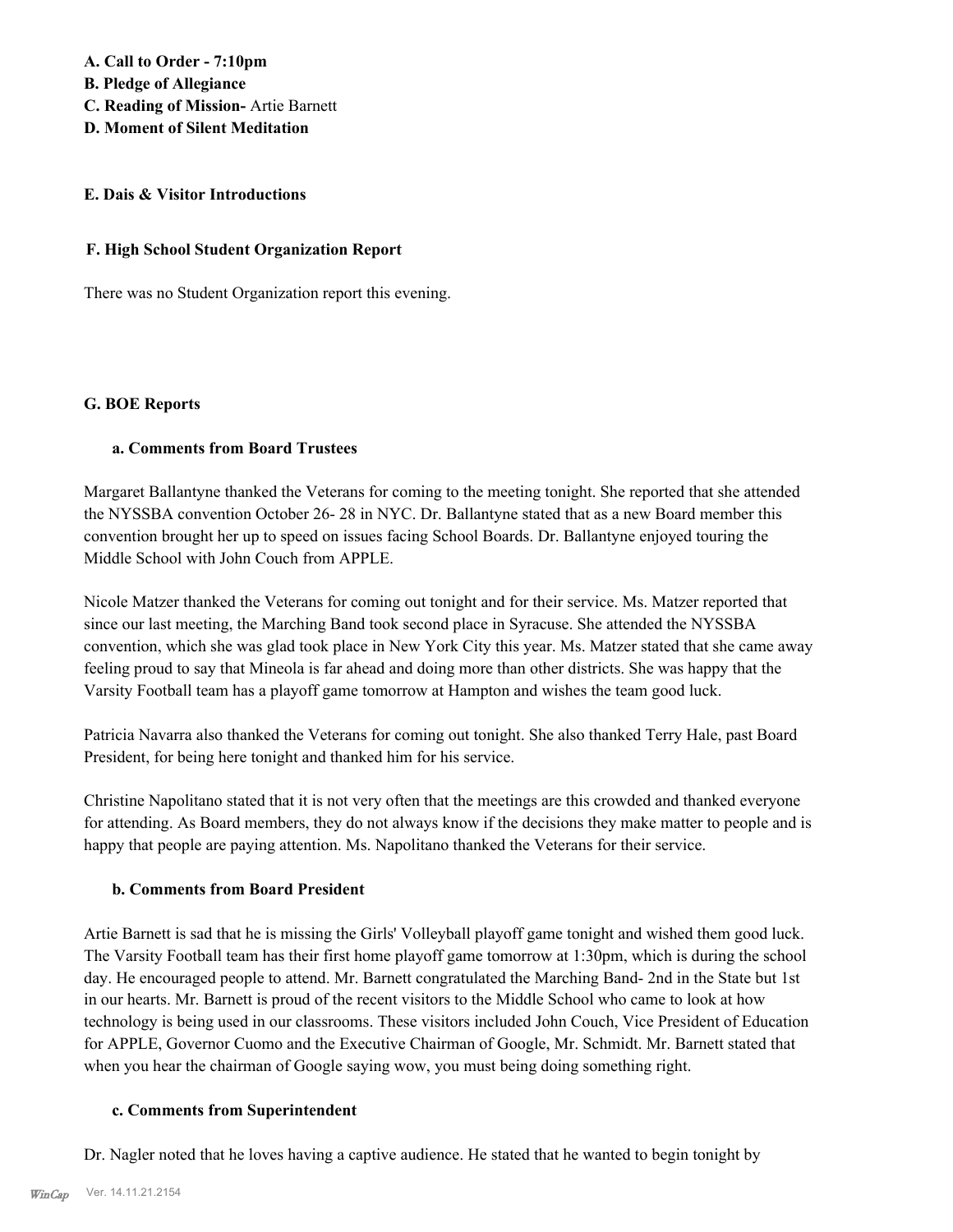focusing on a statement made by Mr. Hirsch during the Hearings. The Superintendent stated that both he and the Board know that the District is supported by the Veterans and the seniors citizens. These groups understand that the community exists with a good school district. He added that they are all thankful for the support that is given throughout the year and he listed some examples including supporting the High School Seniors at their award breakfast. Dr. Nagler reported that he and the Board accepted the "Be the Change for Kids" award at the NYSSBA Convention for our innovative STEM Program. Mineola was also recognized as an exemplar school that utilizes technology by Governor Cuomo. Mineola is also in the Governor's report to support the proposition on the ballot in November. Dr. Nagler stated that it is nice to be recognized by the Governor and he is very proud of the District. Governor Cuomo has only visited four schools in the last 4 years and now Mineola Middle School is one of the schools that he has visited. Dr. Nagler reported that the sports teams are doing well. The Girls' Volleyball team is playing their playoff game right now and the Varsity Football team plays tomorrow and if they win then they will move on to the semi-finals at Hofstra.

#### **H. Old Business**

There was no old business this evening.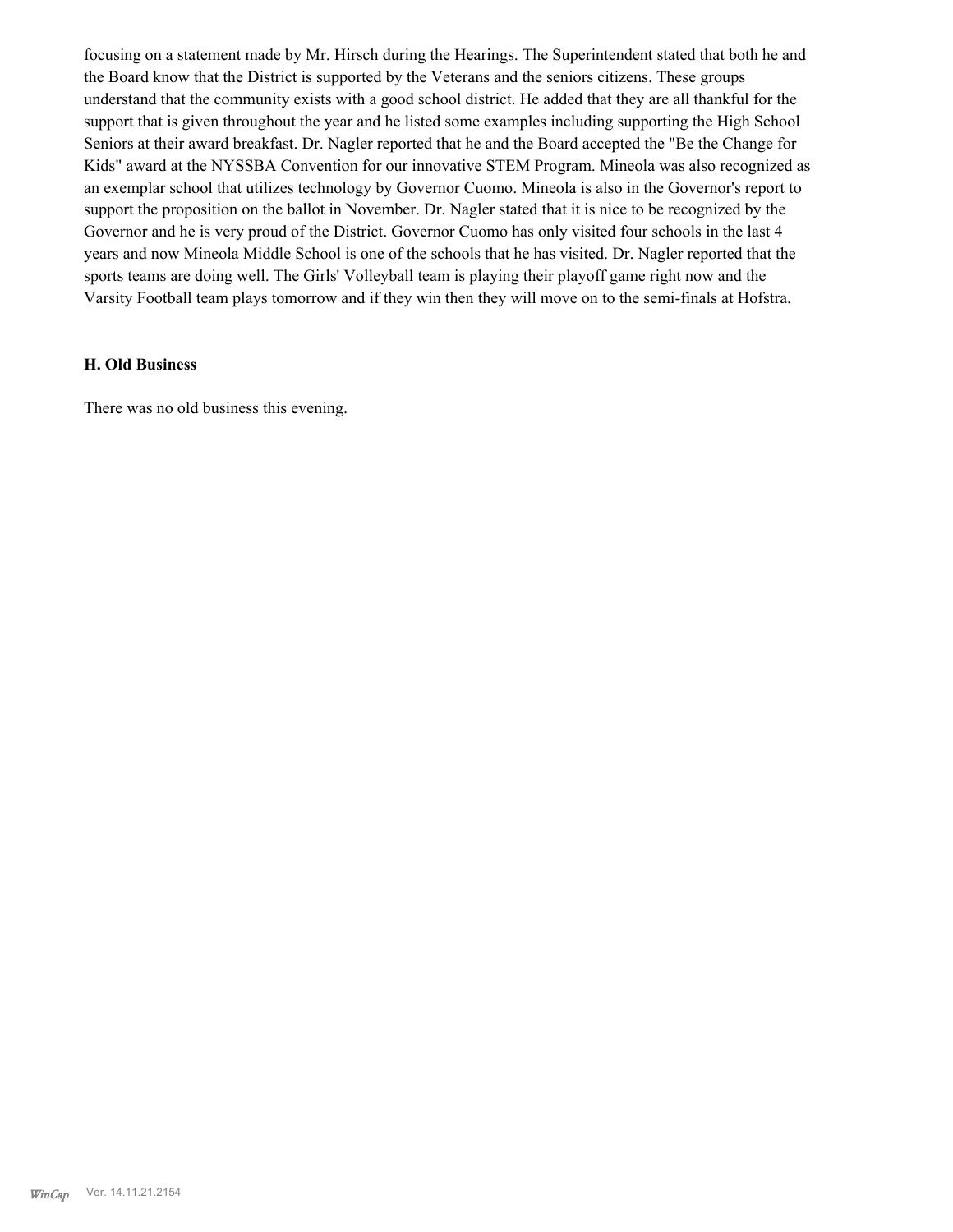#### **I. New Business**

#### **Veteran's Tax Exemption**

**RESOLUTION # 21 - WHEREAS,** New York Real Property Tax Law section 458-a was amended to provide eligible veterans with a real property tax exemption from school taxes so long as the School District in which the real property is located, after public hearing, adopts a resolution authorizing the exemption;

**NOW, THEREFORE, BE IT RESOLVED,** that the Board of Education of the Mineola UFSD, hereby authorizes the application of the Veteran Tax Exemption as contained in New York Real Property Tax Law section 458-a, as amended, and such exemption shall be applicable to school taxes; and

**BE IT FURTHER RESOLVED,** that the Board of Education of the Mineola UFSD hereby adopts the following alternative maximum exemption allowable in Real Property Tax Law, section 458-a(2) (a), (b) and (c) as follows:

Wartime- \$6000. Combat Zone- \$4000. Disability- \$20,000.

**BE IT FURTHER RESOLVED,** that the Board of Education of the Mineola UFSD, does hereby adopt the expanded definition of the term "qualified owner", as that term is defined under RPTL §458-a, to include a "Gold Star Parent" as that term is defined under RPTL §458-a.

**Motion:** Nicole Matzer **Second:** Margaret Ballantyne

Discussion: Mr. Barnett asked the Board if there were any comments or discussion. Ms. Napolitano stated that she does hope that the Legislators will take note of the changes that they have requested and is hopeful that the changes will take place now that the election has been settled. Mr. Barnett stated that he wanted to make it clear that no veteran in the Mineola School District has lost anything. This exemption goes into effect next year for all and school districts have until January 2, 2015 to pass the exemption. He does hope that the Legislators will take care of the language of the law. Mr. Barnett stated that the job of the Board is to balance benefits for the Veterans with the burden for the taxpayers in the community. Mr. Barnett stated that he respects, supports and thanks the Veterans. Mr. Barnett polled the Board on the resolution.

Yes: Margaret Ballantyne **No:** None Nicole Matzer Patricia Navarra Christine Napolitano Arthur Barnett

**Passed:** Yes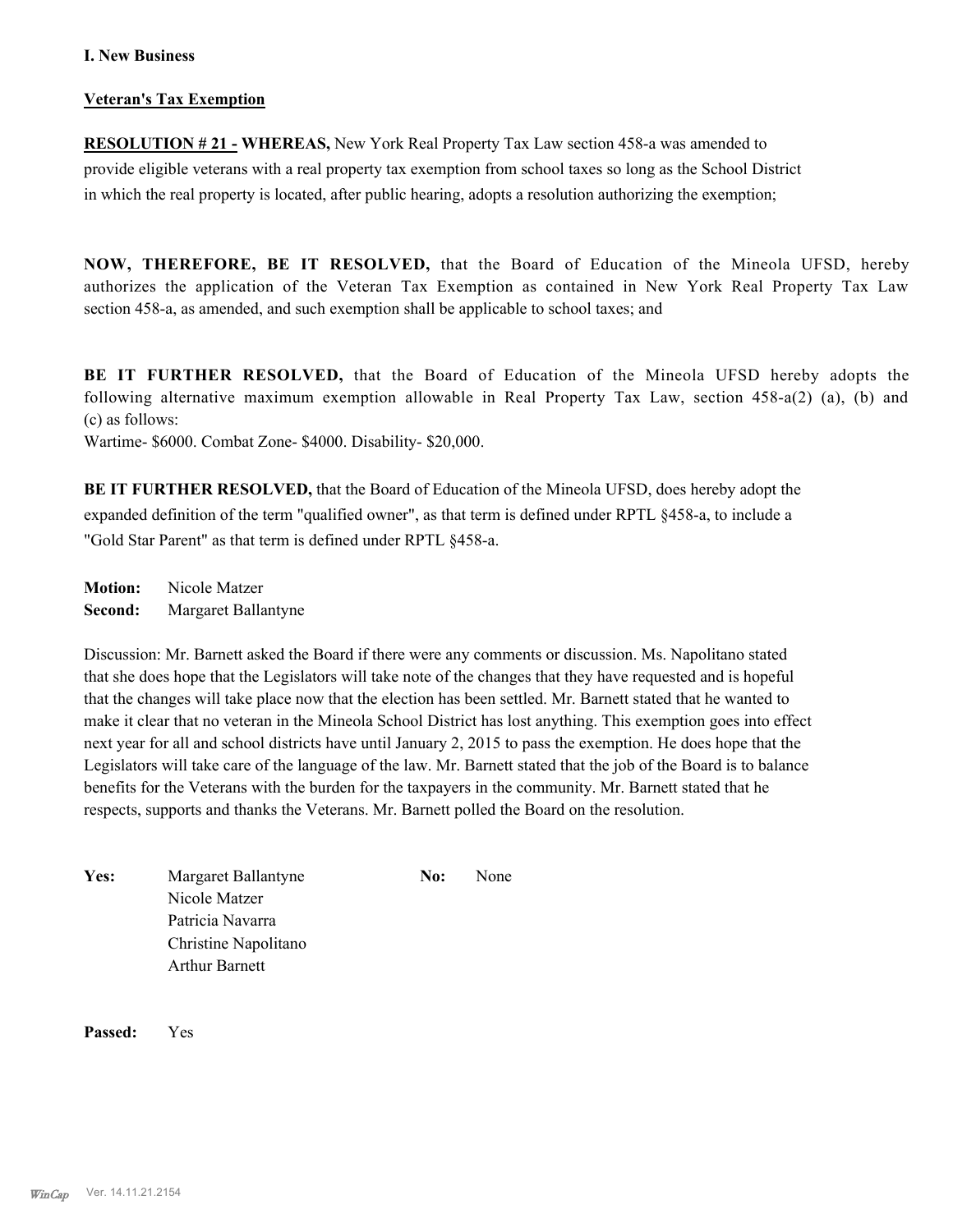#### **J. Consensus Agenda**

**RESOLUTION # 22 -BE IT RESOLVED** that the Board of Education approves the consensus agenda items J.1.a. through J.6.d.1., as presented.

**Motion:** Margaret Ballantyne **Second:** Christine Napolitano

Discussion: The Superintendent stated that item J.d.1 needs to be pulled from the Consensus Agenda. Mr. Barnett asked for a motion to remove item J.d.1. The motion was made by Nicole Matzer and was second by Christine Napolitano. The Board was polled and all were in favor of pulling the item. Mr. Barnett asked if there were any other comments or discussion and there were none. The Board was polled on amended resolution # 22.

| Yes: | Margaret Ballantyne   | No: | None |
|------|-----------------------|-----|------|
|      | Nicole Matzer         |     |      |
|      | Patricia Navarra      |     |      |
|      | Christine Napolitano  |     |      |
|      | <b>Arthur Barnett</b> |     |      |

**Passed:** Yes

#### 1. **Accepting of Minutes**

That the Board of Education accepts the minutes of the October 9, 2014 Workshop Meeting and the October 23, 2014 Business Meeting as presented. a.

#### 2. **Instruction**

- a. Appointments Instruction
- The Board of Education approves the appointment of Ana Senra-Silva, to the position of part time (.4) Science Teacher at Mineola High School, effective November 1, 2014 to June 30, 2015. Salary: .4 of MA. Step 1, \$68,282 equalling \$27,313 pro-rated. 1.

#### Appointment(S) Sub Teacher per diem b.

The Board of Education accepts the following individual(s) as Per Diem Substitute Teacher(s) for the current school year, at a daily rate of \$100.00 per day; and retirees at a daily rate of \$125.00 per day.:

|              | EMPLOYEE NAME          | <b>EMPLOYEE CERTIFICATION</b> |
|--------------|------------------------|-------------------------------|
| $\mathbf{1}$ | John J. Panto          | Physical Ed                   |
|              | Danielle S. Doucette   | Biology 7-12, Chemistry 7-12  |
| $c_{\cdot}$  | Appointment(s) Coaches |                               |

That the Board of Education approves the appointment of the following coaches for the current school year:

| <b>POSITION</b>           | <b>EMPLOYEE NAME</b> | <b>STEP</b> | <b>STIPEND</b> |
|---------------------------|----------------------|-------------|----------------|
| Boys Basketball - Varsity | Ezra A. Elliott      |             | \$7,344.00     |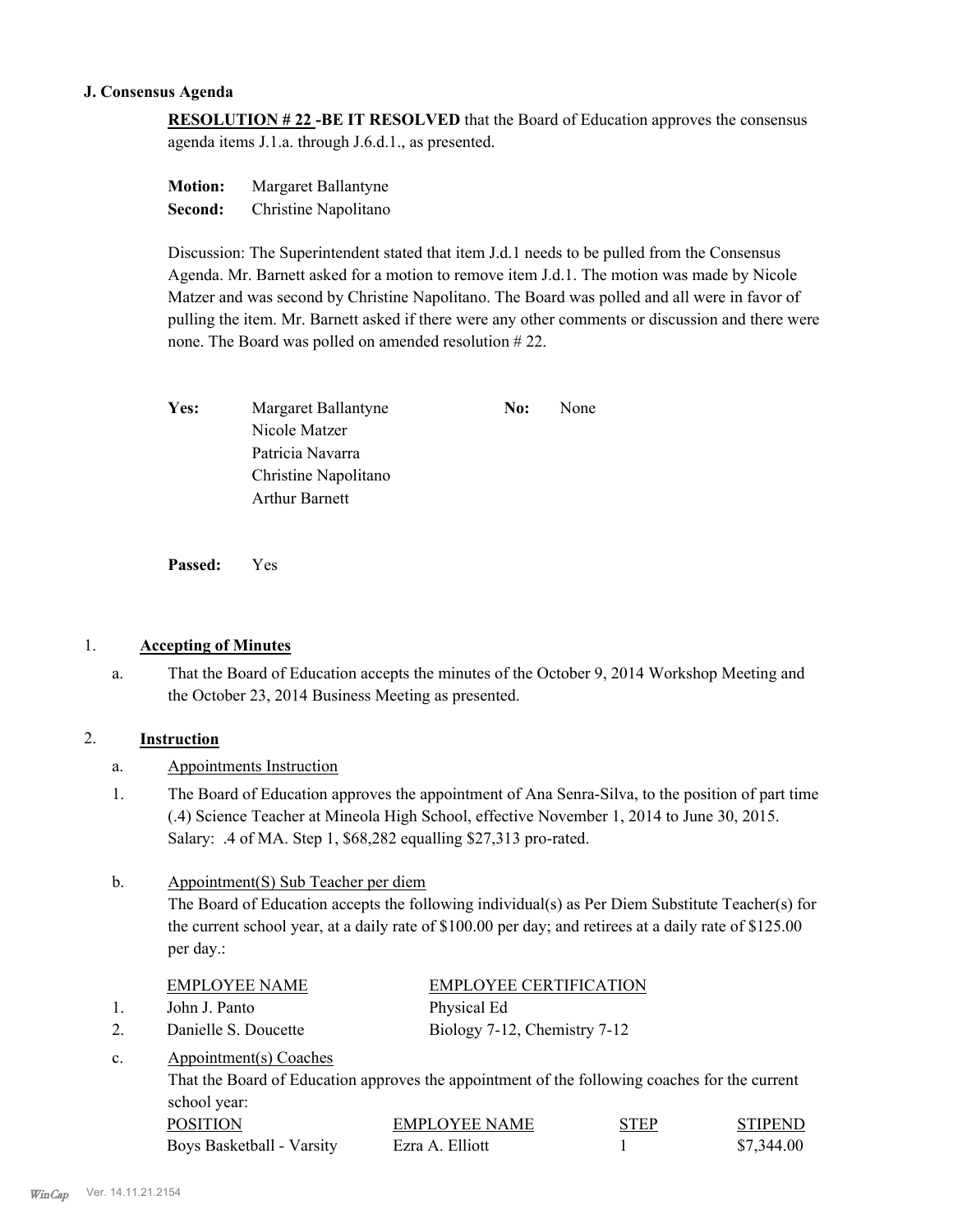| <b>POSITION</b>              | <b>EMPLOYEE NAME</b> | <b>STEP</b> | <b>STIPEND</b> |
|------------------------------|----------------------|-------------|----------------|
| Boys Basketball - JV         | Philip A. Testa      | 1           | \$4,941.00     |
| Boys Basketball - 7th Grade  | William G. Digennaro | 3           | \$5,401.00     |
| Boys Basketball - 8th Grade  | Dominick J. Tolipano | 3           | \$5,401.00     |
| Girls Basketball - Varsity   | Denise E. Zunno      | 3           | \$9,220.00     |
| Girls Basketball - JV        | Caitlin T. Orlando   | 3           | \$6,314.00     |
| Girls Basketball - 7th Grade | William G. Digennaro | 3           | \$5,401.00     |
| Girls Basketball - 8th Grade | Martin F. Joyce      | 3           | \$5,401.00     |
| Bowling - Varsity/JV - Boys  | Helmut Bohringer     | 3           | \$4,433.00     |
| Bowling - Varsity/JV - Girls | Mark Miller          | 3           | \$4,433.00     |
| Wrestling - Varsity          | Daniel Guido         | 3           | \$8,872.00     |
| Wrestling - JV               | Frank J. Massaro     | 3           | \$6,314.00     |
| Wrestling - Varisty Asst     | Joseph P. Cerulli    | 3           | \$6,033.00     |
| Wrestling - 7/8 Grades       | Michael Palumbo      | 3           | \$5,799.00     |
| Wrestling Asst - 7/8 Grades  | Gary L. Santosus     | 3           | \$5,389.00     |
| Volleyball - Girls 7th Grade | <b>Hilary Pavels</b> | 3           | \$4,788.00     |
| Volleyball - Girls 8th Grade | Hyunah Park          | 3           | \$4,788.00     |
| Track - Girls Winter Varsity | Thomas J. Leninger   | 3           | \$7,848.00     |
| Track - Boys Winter Varsity  | John E. Fretz        | 3           | \$7,848.00     |
| Track - Winter Asst Varsity  | Kevin A. Murphy      | 3           | \$5,337.00     |

Appointment(s) Club/Stipends d.

> That the Board of Education approves the following Club/stipend recommendations for the current school year:

| POSITION        | EMPLOYEE NAME           | <b>STIPEND</b>      |
|-----------------|-------------------------|---------------------|
| MS Science Club | Michael Mildon amend to | $1/2$ of \$1,434.00 |
| MS Science Club | Elena-Marie Murphy      | $1/2$ of \$1,434.00 |

#### 3. **Instruction: Committee on Special Education**

a. That the Board of Education approves the CSE/CPSE/SCSE recommendations for programs and services for students with IEPs for the time period from 5/1/14- 8/31/14. Please be advised that all of the parents have received the student's IEP and a copy of their DUE process rights.

#### 4. **Instruction: Contracted**

a. That the Board of Education approves the Job Coach Agreement for Volunteer Aide between Long Island Advocacy Center (LIAC) and the Mineola UFSD for the 2014- 2015 school year.

#### 5. **Instruction: Other**

a. That the Board of Education approves the Superintendent's Goals and Deliverables for the 2014- 2015 school year.

#### 6. **Civil Service**

#### a. Appointments

- That the Board of Education approve the temporary appointment of Renee Ryan, to the position of part time Typist Clerk for the Curriculum Office, effective October 27, 2014 through June 30, 2015. Salary is \$21.14 per hour. 1.
- That the Board of Education approve the appointment of Sheri Ragolia, to the position of Nurse Sub, effective November 10, 2014. Salary is \$125 per day. 2.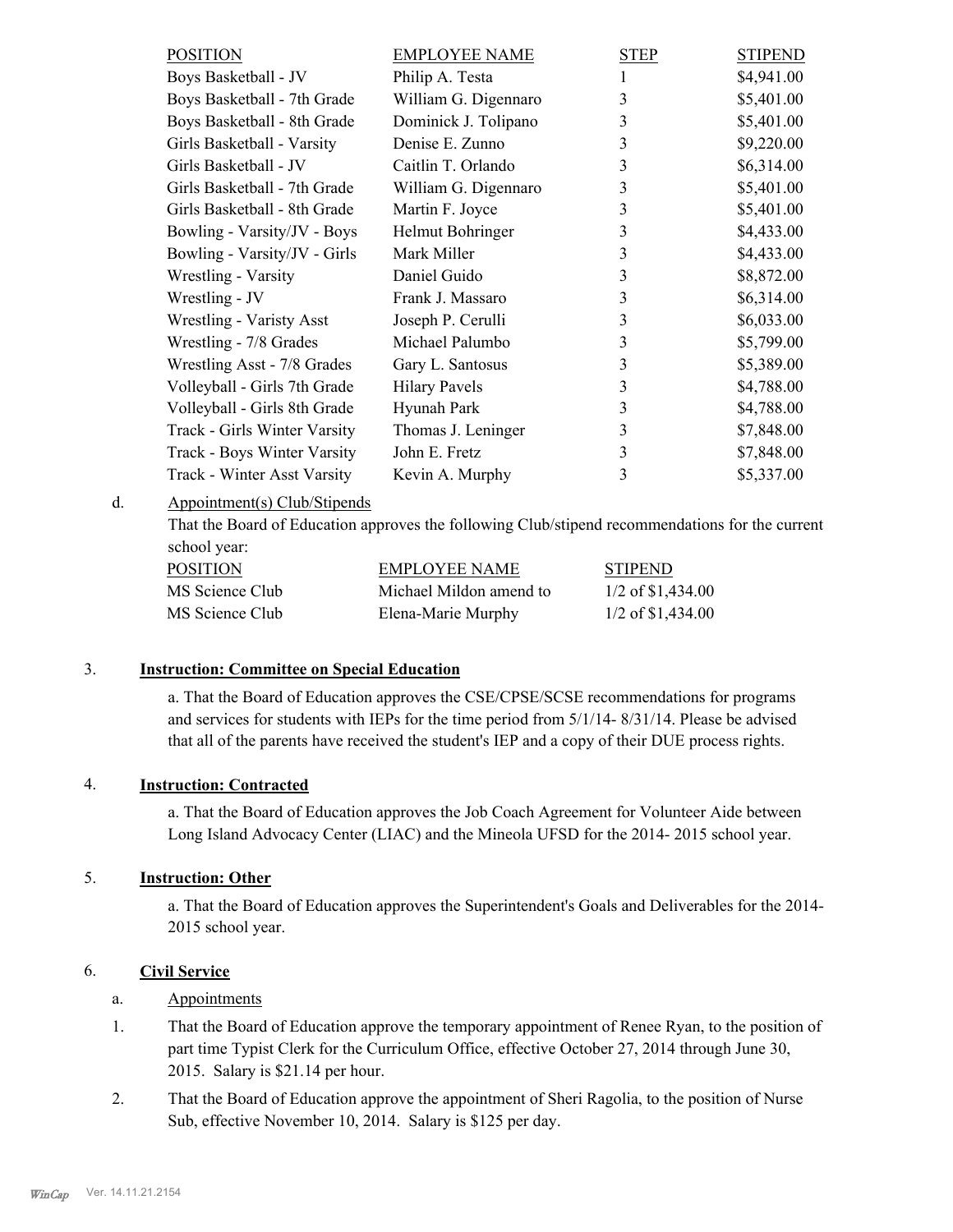- That the Board of Education approve the appointment of Riki Strait, to the position of Nurse Sub, effective November 10, 2014. Salary will be \$125 per day. 3.
- That the Board of Education approve the appointment of Licia McCarthy, to the position of part time Teacher Aide in the cafeteria at Meadow Drive School, effective November 10, 2014. Salary is \$13.74 per hour. 4.
- That the Board of Education approve the appointment of AnnMarie Christy, to the position of part time Teacher Aide to replace Christine Flynn, at the High School, effective November 10, 2014. Salary is \$13.74 per hour. 5.
- That the Board of Education approve the appointment of Gloria Romero, to the position of part time Teacher Aide in the Technology Department at Central Office, effective November 3, 2014. Salary is \$13.74 per hour. 6.
- That the Board of Education approve the appointment of Barbara Nichols, to the position of part time Bus Driver Sub, effective November 10, 2014. Salary is \$22.46 per hour. 7.
- b. Leave(s) of Absence
- That the Board of Education approve a paid Medical Leave of Absence to Lauren Tuomey, Bus Driver in Transportation, due to surgery, effective November 6, 2014 through November 28, 2014. 1.
- c. Reappointments
- That the Board of Education approve the reappointment of Adele Imbrenda, to the position of part time Teacher Aide at the Middle School, effective November 3, 2014. Salary is \$13.74 per hour on Step 1. 1.
- d. Civil Service: Other
- That the Board of Education recind the approval of a medical leave of absence for Kim Baker beginning October 24, 2014 through January 24, 2015, due to a postponement in surgery until a later date. 1.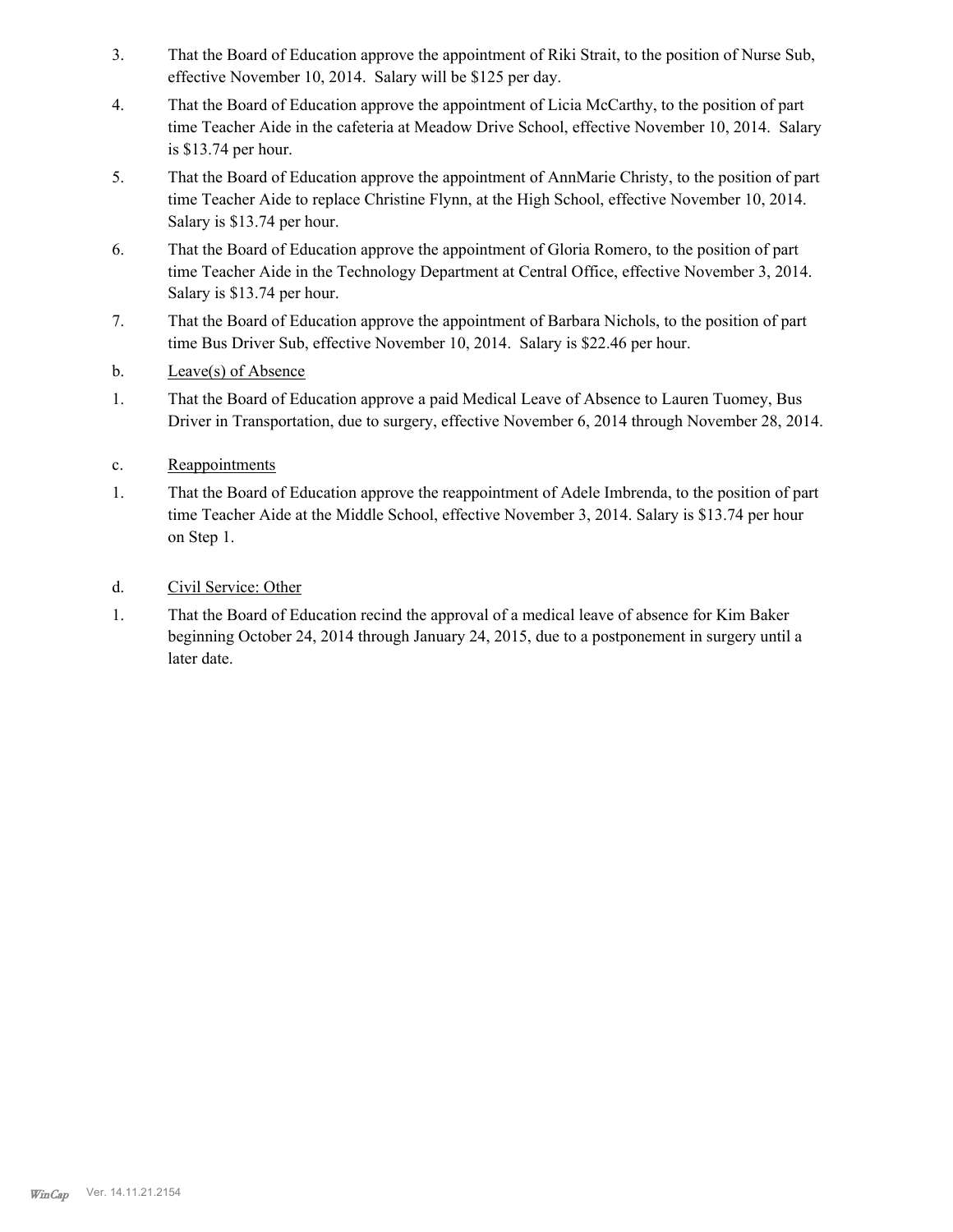#### **K. Superintendent's Report**

### Superintendent of Schools' Reports for 11/6/14 Presentations:

#### 1. Turf Field

The Superintendent started by reviewing how we got to this point and planned to give a timeline of how we will proceed. Tonight's presentation is on possible sites for a turf field as well as building additions to be tied to the project which will make it possible to get State Aid. The Board has already commissioned an architect and the project is underway. Hopefully, following the presentation this evening the Board can give the architect some focus on the project for drawings and filing with the State. Dr. Nagler explained that once the project is filed, we are at the mercy of the State for approval, which at this point takes 14- 16 weeks. The Superintendent stated that there is money for this project in a Capital Reserve, which needs community approval to use the money. Dr. Nagler stated that we would target the regular May vote. This would be a second proposition on the ballot to approve capital spending. He explained that assuming State approval and community approval; the job would then go out to bid which takes approximately a month to award. Dr. Nagler stated that in the best case scenario, this would take us to 2015 football season. He added that a decision would be made at that time to determine when to start the project. The job will take at least two months to complete. The Superintendent stated that there is \$3 million in the fund, which we can not exceed. Dr. Nagler stated that timeline starts tonight once the Board gives focus on the project. Dr. Nagler introduced Michael Mark, Architect from Mark Design.

Michael Mark presented on "Addition and Alteration and Site Improvements". This presentation can be found on the District website on the Board of Education page, under the heading presentations. Mr. Mark stated that he began this process by exploring the various options for this project for which both the budget and site spaces are limited. Tonight, he will present the four site plan options as well as the two building options. Mr. Mark displayed photos of each option available. Site Plan Option 4- includes a new High School turf with a 400- Meter regulation track and a new Varsity baseball field at Hampton. This plan does not work space or budget-wise. Site Plan Option 3- includes a High School new turf field with a 3-lane non-regulation track and the baseball field remains at the High School and the Hampton configuration to remain. This option does not work for the district space wise. Site Plan Option 2- includes the High School configuration to remain as is and at Hampton, a new turf field and 400 meter regulation track. Due to the restricted space available, this option does not make sense. Site Plan Option 1- includes the High School configuration to remain unchanged and at Hampton a new turf field with a 3- lane non-regulation track. According to Mr. Mark, this option is the best fit and the best compromise. Mr. Mark displayed the Hampton Athletic Field concept which includes a synthetic turf field, multi-sport striping, 3-lane non-regulation walking track and a safety buffer zone with a smaller footprint. Mr. Mark next presented the two Hampton Site Plan Building options. He stated that for both options the common elements include a new turf field with 3-lane, non-regulation track and a new bus loop. Building Option 1 includes a new three classroom addition. This addition would be on the playground side of the building and it was stated that they will have the ability to move the playground equipment. The existing cafeteria would remain unchanged. Mr. Mark displayed the floor plan for this option. Hampton Site Plan Option 2 includes a new APR/ Cafeteria addition with additional classrooms as a bid alternative as well as converting the existing cafeteria into classrooms. Mr. Mark displayed the floor plan. He stated with both options, solar power would be explored. Finally, Mr. Mark also displayed rendering views of the APR/Cafeteria from different locations.

The Board was asked if there were any questions or comments. Ms. Matzer asked Mr. Mark to display another view of the bus loop. Ms. Napolitano asked about the current state of the cafeteria at Hampton Street. The Superintendent stated that the cafeteria is original to the building and he anticipates that it would need to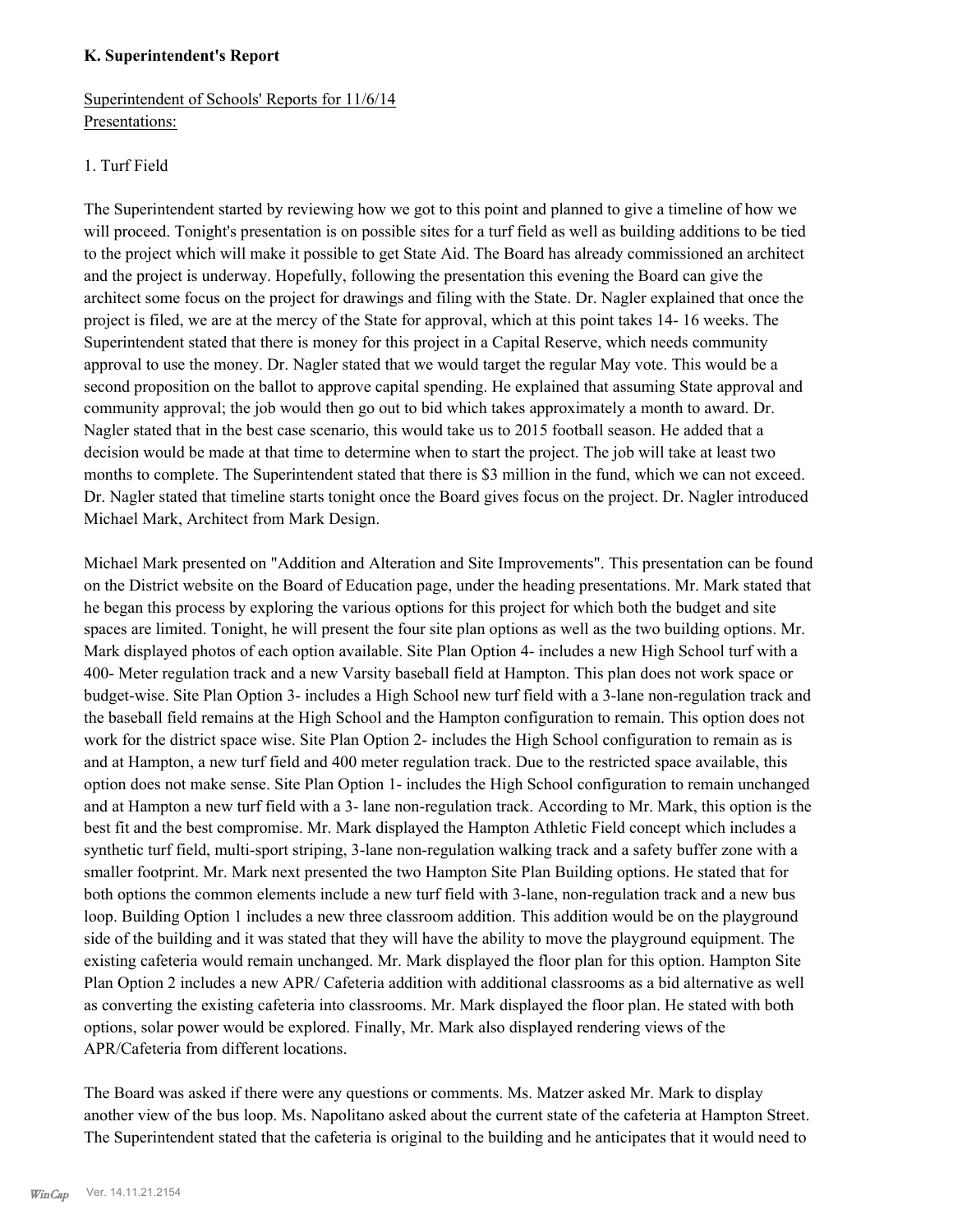be re-done within the next five years. Dr. Ballantyne asked for the maximum capacity of the cafeteria and was told it was 250 individuals. Dr. Nagler stated that he feels a bus loop at Hampton would be a step in the right direction regarding safety of the students. He added that the building does not have a space currently to house students in bad weather and feels that the option which offers a new cafeteria/ AP room makes the most sense. It was also explained that the project could be phased in over time. The Superintendent added that the Smart Bond Act has passed and it is possible that Mineola will be able to use the money for Pre-K, since it will not be needed for technology. We are awaiting the particulars regarding how the money can be spent. The bid process for this project can be set up with alternate projects, for example- lights for the field. The Board raised the issue of recent reports regarding cancer scares from athletes' use of turf field. Mr. Mark stated that there are many studies available and he feels that there are many benefits to turf field. He stated that the biggest benefit is the reduction of head injuries. Mr. Mark stated he feels that the good outweighs the bad regarding the turf fields. Ms. Napolitano asked about the in-fill used for these turf fields. Mr. Mark stated that most use crumb rubber and he will forward studies to the Board. Mr. Barnett stated that he is concerned about the studies he has read regarding cancer in girl soccer players, who play goalie. He is interested in the use of an alternate in-fill- flex sand. Mr. Mark stated that no study should be disregarded and will provide a side by side study of these products. Mr. Mark also stated that he feels that the Athletic Director should be included in these discussions. The Superintendent stated that Mr. Amitrano is unable to be here tonight due to the Girls Volleyball game; but he recommends not making any changes at the High School and making a new turf field and no-regulation track at Hampton. It was asked if the track can be driven on, as it is on Homecoming. It was stated that it cannot be driven on. Mr. Mark stated that the turf field should last for ten years and maintenance should take place twice per year. Although it can be plowed, this is not recommended. Mr. Barnett stated that regarding the Building options, he feels that it makes sense to move the cafeteria. Mr. Barnett asked about the possibility of LED lighting for the field and Mr. Mark stated that it will be much more that a year before this will be available. LED lighting is great for the classrooms but it is not ready for outdoor fields yet. Mr. Barnett had questions regarding the cost of lighting for the field and if lighting is not in the project budget would the posts and conduits be in place for future installation. Mr. Mark stated that they would be in place. Dr. Nagler stated to the Board that he would like to determine the scope of the project tonight in order for drawings to be done. Mr. Barnett asked the Board for approval to open the floor to public comments and the Board was in agreement.

Mr. Barnett opened the floor for public comment regarding the turf field and building project. There were six resident/parents who had comments. the questions and comments revolved around the scope of the field project and one resident/parent had concerns regarding the bus loop. All speakers were responded to by the Superintendent.

Mr. Barnett stated that everything is preliminary and Dr. Nagler added that there will be more presentations to come. Dr. Nagler asked the Board for direction for Mr. Mark, Architect. Mr. Barnett felt that he feels that the turf field at Hampton and the relocation of the cafeteria make the most sense to him and the Board was in agreement. The Superintendent asked Mr. Mark to put together the drawing for these projects. Mr. Barnett reminded the audience that the money for this project is in capital reserve and the community must approve the use of the funds.

#### Superintendent Comments

There were no additional comments this evening. But, the Superintendent stated that he was in need of an executive session to discuss an employee disciplinary matter.